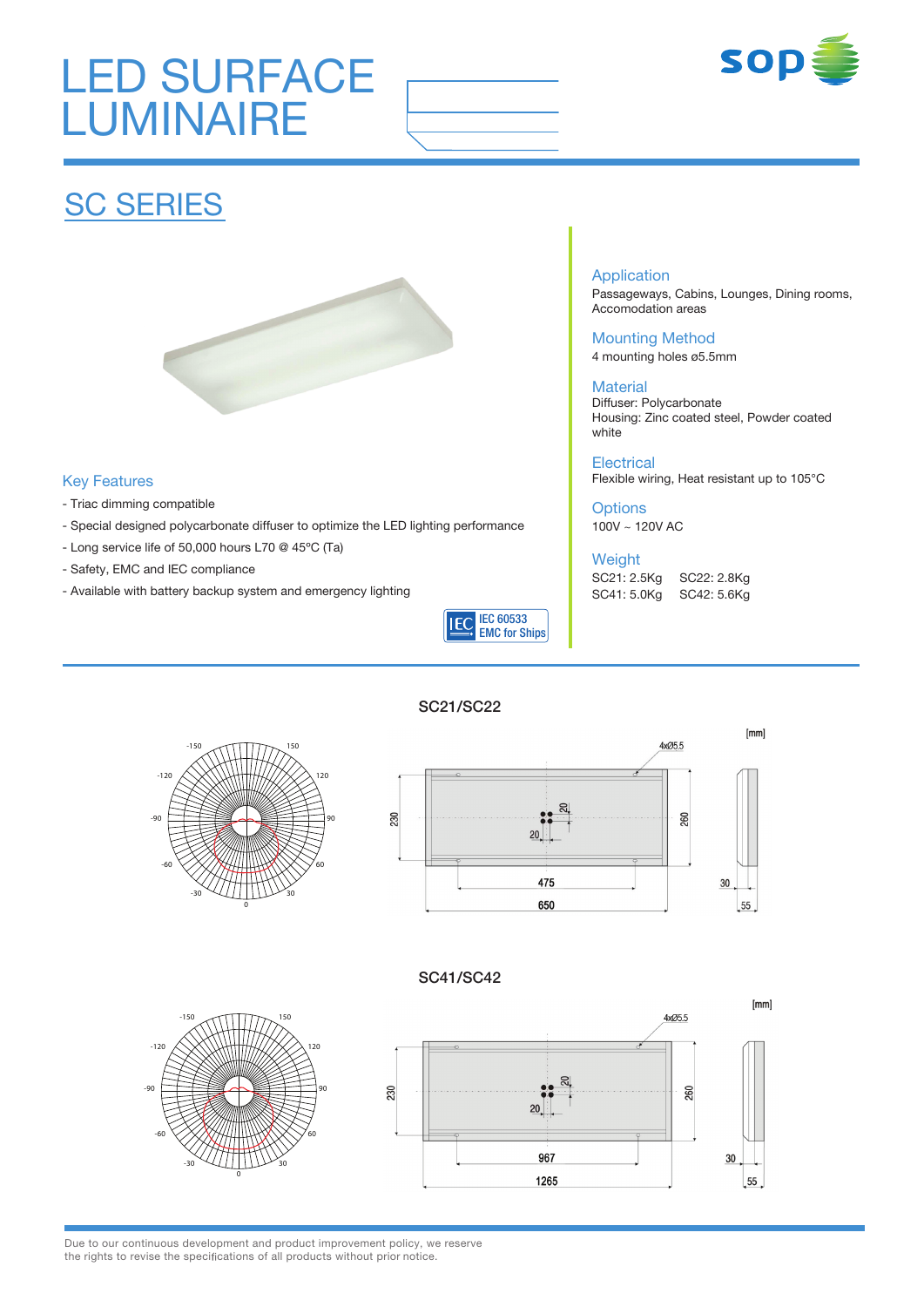# LED SURFACE LUMINAIRE



## SC SERIES

• B Denotes : With battery backup

• E Denotes : With DC24V emergency LED

### TECHNICAL SPECIFICATIONS (IP 30

|                      | <b>IX 18VV</b> |
|----------------------|----------------|
| Ideal Replacement: 1 | 2 X 18W        |
|                      |                |

 $\mathbf{F}$  SC21 for 1X18W  $\mathbb{R}$  SC22 for 2X18W

| <b>BH Code</b> | Type             | Main Voltage   | Power   | <b>CCT</b> | Ambient<br>Temp (Ta)              | System<br>Lumen |
|----------------|------------------|----------------|---------|------------|-----------------------------------|-----------------|
| IIGLASC215A1   | SC <sub>21</sub> | 100V - 120V AC | 1x12.5W | 5000K      | $-30^{\circ}$ C ~ $+45^{\circ}$ C | 950lm           |
| IIGLASC215A1B  | <b>SC21</b>      | 100V - 120V AC | 1x12.5W | 5000K      | $-30^{\circ}$ C ~ $+45^{\circ}$ C | 950lm           |
| IIGLASC215A1E  | <b>SC21</b>      | 100V - 120V AC | 1x12.5W | 5000K      | $-30^{\circ}$ C ~ $+45^{\circ}$ C | 950lm           |
| IIGLASC225A1   | SC <sub>22</sub> | 100V - 120V AC | 2x12.5W | 5000K      | $-30^{\circ}$ C ~ $+45^{\circ}$ C | 1900lm          |
| IIGLASC225A1B  | <b>SC22</b>      | 100V - 120V AC | 2x12.5W | 5000K      | $-30^{\circ}$ C ~ $+45^{\circ}$ C | 1900lm          |
| IIGLASC225A1E  | <b>SC22</b>      | 100V - 120V AC | 2x12.5W | 5000K      | $-30^{\circ}$ C ~ $+45^{\circ}$ C | 1900lm          |

Also available in other CCT.

\* Ambient Temperature not applicable for Battery Backup System and Emergency Lighting.

## $ZER$  RoHS  $CF$

### TECHNICAL SPECIFICATIONS (IP 30)



Ideal Replacement: €

 $\mathbb F$  SC41 for 1X36W 2 X 36W **B** SC42 for 2X36W

| <b>BH Code</b> | <b>Type</b> | <b>Main Voltage</b> | Power | <b>CCT</b> | Ambient<br>Temp (Ta)              | System<br>Lumen |
|----------------|-------------|---------------------|-------|------------|-----------------------------------|-----------------|
| IIGLASC415A1   | ISC41       | 100V - 120V AC      | 1x24W | 5000K      | $-30^{\circ}$ C ~ $+45^{\circ}$ C | 1900lm          |
| IIGLASC415A1B  | SC41        | 100V - 120V AC      | 1x24W | 5000K      | $-30^{\circ}$ C ~ $+45^{\circ}$ C | 1900lm          |
| IIGLASC415A1E  | ISC41       | 100V - 120V AC      | 1x24W | 5000K      | $-30^{\circ}$ C ~ $+45^{\circ}$ C | 1900lm          |
| IIGLASC425A1   | SC42        | 100V - 120V AC      | 2x24W | 5000K      | $-30^{\circ}$ C ~ $+45^{\circ}$ C | 3800lm          |
| IIGLASC425A1B  | SC42        | 100V - 120V AC      | 2x24W | 5000K      | $-30^{\circ}$ C ~ $+45^{\circ}$ C | 3800lm          |
| IIGLASC425A1E  | SC42        | 100V - 120V AC      | 2x24W | 5000K      | $-30^{\circ}$ C ~ $+45^{\circ}$ C | 3800lm          |

Also available in other CCT.

\* Ambient Temperature not applicable for Battery Backup System and Emergency Lighting.